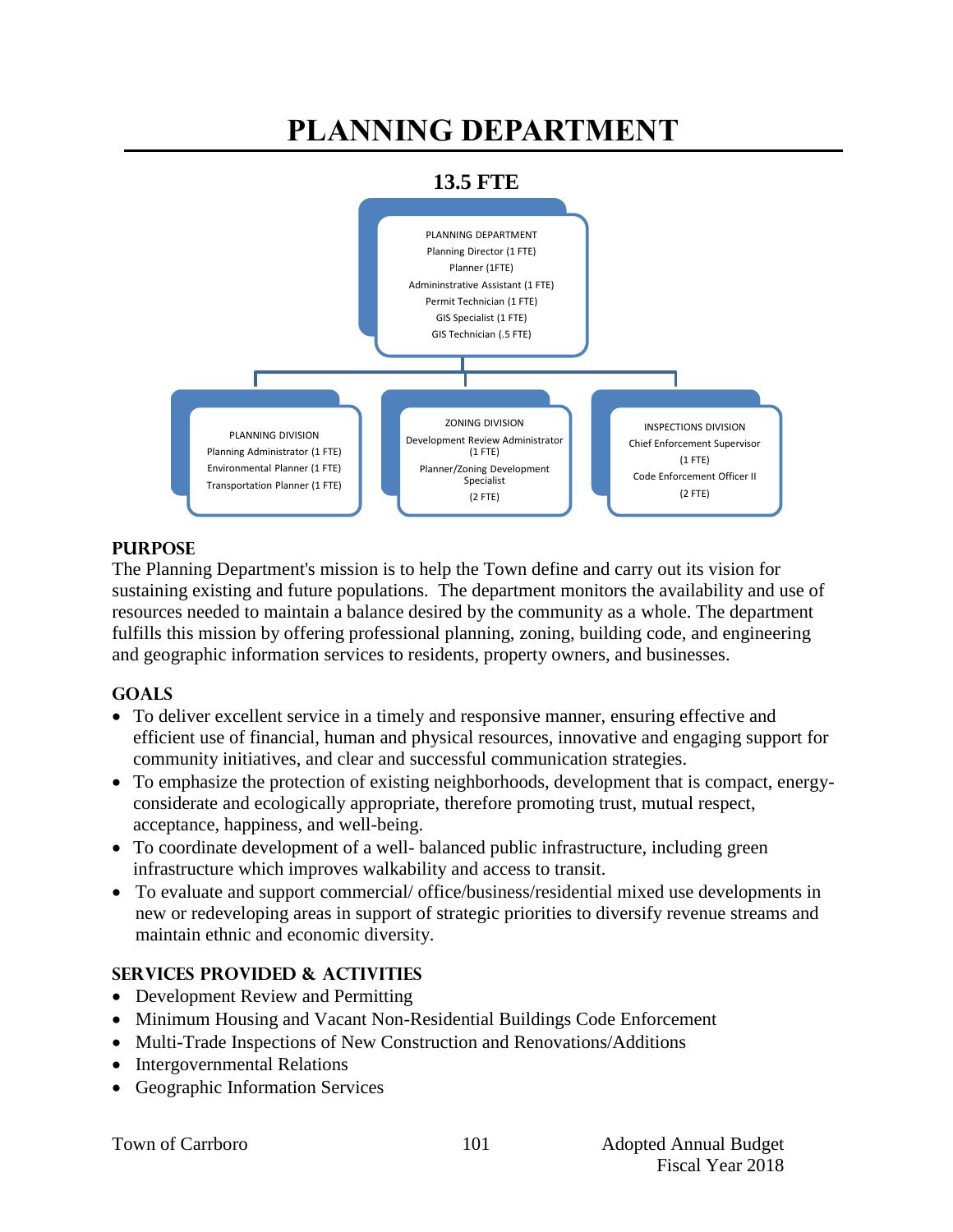- Land Use Planning
- Transportation Planning bikeways, greenways, sidewalks, streets
- Environmental Planning
- Engineering Review Services
- Storm Water, Floodplain, and Watershed Management
- Energy Planning and climate protection/resiliency
- Staff Support for Advisory Boards

## **PREVIOUS YEAR ACCOMPLISHMENTS**

- Completion of Parking Planning process
- Bolin Creek, Phase 1B multi-use construction underway
- Certificates of Occupancy for 55 new residential units valued at \$15.5 M; 33153 square feet of square feet of new commercial permit activity valued at \$2.3 M.
- Completion of Community climate Action Plan, including GHG reduction goal.
- Participation in Metropolitan Planning Organization.
- Continued recognition of Earth Hour.
- Continued Bee City activities.
- Selection, purchase and initial setup of online permitting software for Inspections and Zoning.

# **UPCOMING FISCAL YEAR OBJECTIVES**

- Hire one new Planner to meet demands for project completion
- Parking Plan adoption and preparation of an associated Implementation Plan
- Support County and Town development process for siting Southern Branch Library and other uses at 203 S. Greensboro property
- Coordinate completion of Bolin Creek Phase 1B greenway and final design and permitting/construction of Phases 1 and 2 of Morgan Creek greenway
- Complete design process for sidewalk on South Greensboro Street
- Coordinate preparation of implementation strategies for Community Climate Action Plan
- Launch of land use permit, building permit, and code enforcement software and web portal system
- Monitor proposed changes in NCGA update/reorganization of city and county planning and development regulations and schedule necessary amendments
- Support the Board of Aldermen in the evaluation of Carrboro Vision2020, including advancing equity and social justice and considering mid-and long-range land use planning strategies
- Assist with development of stormwater utility, to improve management of stormwater and water resources, and maximize resiliency in relation to rainfall and other weather events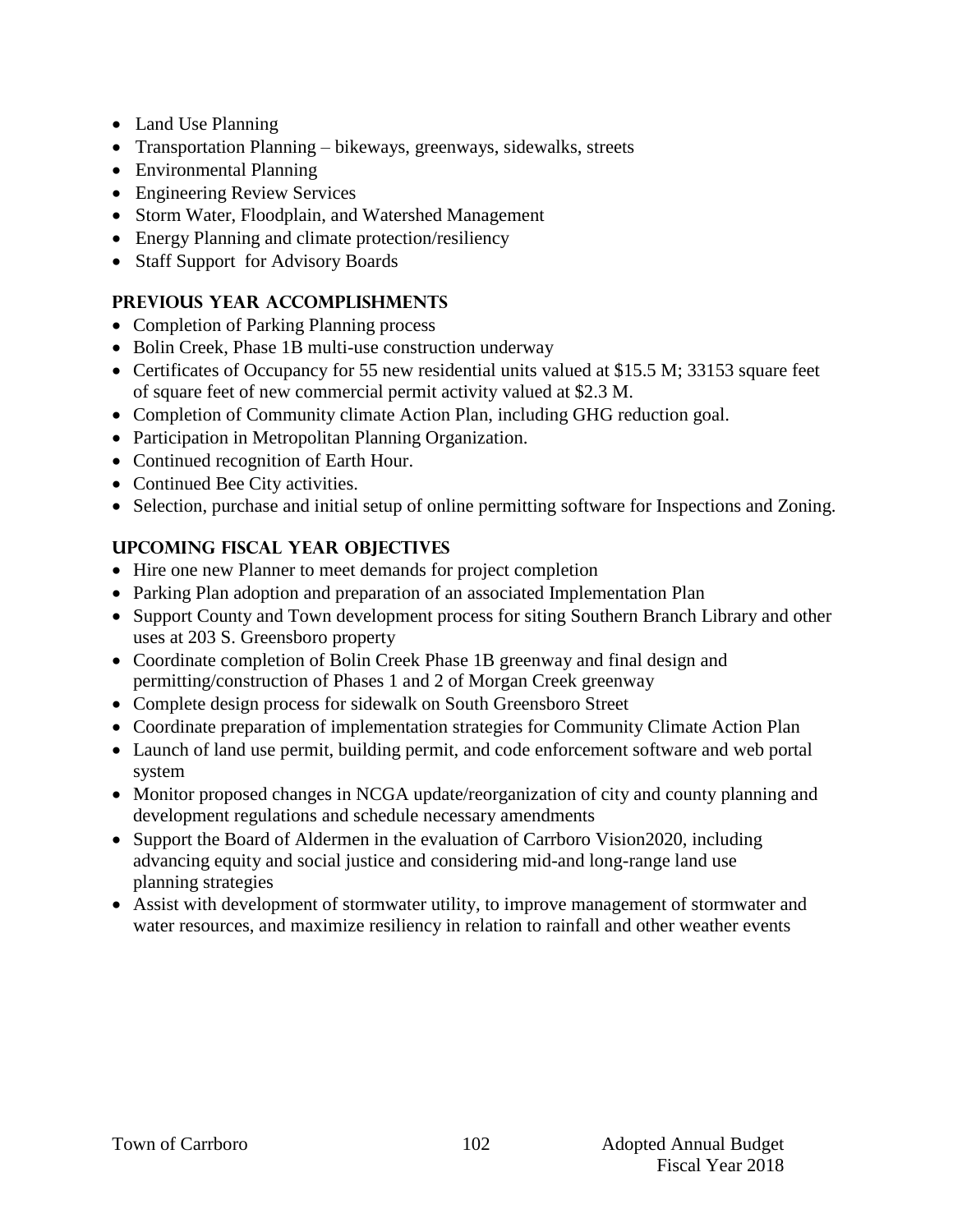### **BOARD PRIORITIES**

Diversify revenue stream. Enhance and sustain quality of life/place issues for everyone.

Protect historic neighborhoods and maintain Carrboro's unique identity.

#### **OBJECTIVES**

- 1. Evaluate and schedule completion of Comprehensive LUO review/update.
- 2. Evaluate need for strategic or comprehensive planning/update.

### **PERFORMANCE MEASURES**

|                                                                                      | FY2013-14<br><b>ACTUAL</b> | FY2014-15<br><b>ACTUAL</b> | FY2015-16<br><b>ACTUAL</b> | FY 2016-2017<br><b>ESTIMATED</b> | FY 2017-2018<br><b>PROJECTED</b> |
|--------------------------------------------------------------------------------------|----------------------------|----------------------------|----------------------------|----------------------------------|----------------------------------|
| # of LUO<br>Amendments                                                               | 13                         | 9                          | $\overline{4}$             | $\boldsymbol{7}$                 | $\overline{7}$                   |
| $#$ of<br>Conditional<br><b>Use Permits</b>                                          | $\mathbf{1}$               | $\mathbf{1}$               | 3                          | $\overline{2}$                   | $\overline{2}$                   |
| # of Special<br><b>Use Permits</b>                                                   | $\overline{2}$             | $\mathbf{1}$               | $\boldsymbol{0}$           | $\overline{2}$                   | $\mathbf{1}$                     |
| # of Zoning<br>Permits                                                               | 93                         | 96                         | 63                         | 75                               | 75                               |
| # of Bldg<br>Permits for<br><b>New</b><br>Residential<br>Units in Town               | 50                         | 59                         | 45                         | 47                               | 35-124                           |
| <b>Building</b><br>Permit<br>Construction<br>Value for New<br>Residential in<br>Town | \$10.3 M                   | \$13.3M                    | \$9.5M                     | \$12.4M                          | \$9.5-21M                        |
| <b>Building</b><br>Permit Value<br>for New<br>Commercial<br>in Town                  | \$4.7 M                    | \$4.8M                     | \$2.8M                     | \$2M                             | \$16.2M                          |
| # of Cos<br>Issued for<br><b>New</b><br>Residential<br>Units in Town                 | 67                         | 53                         | 70                         | 55                               | 52                               |
| Inspections<br>per day per<br><b>Inspector FTE</b>                                   | 10.4                       | 8.8                        | 9.5                        | 9.9                              | 10                               |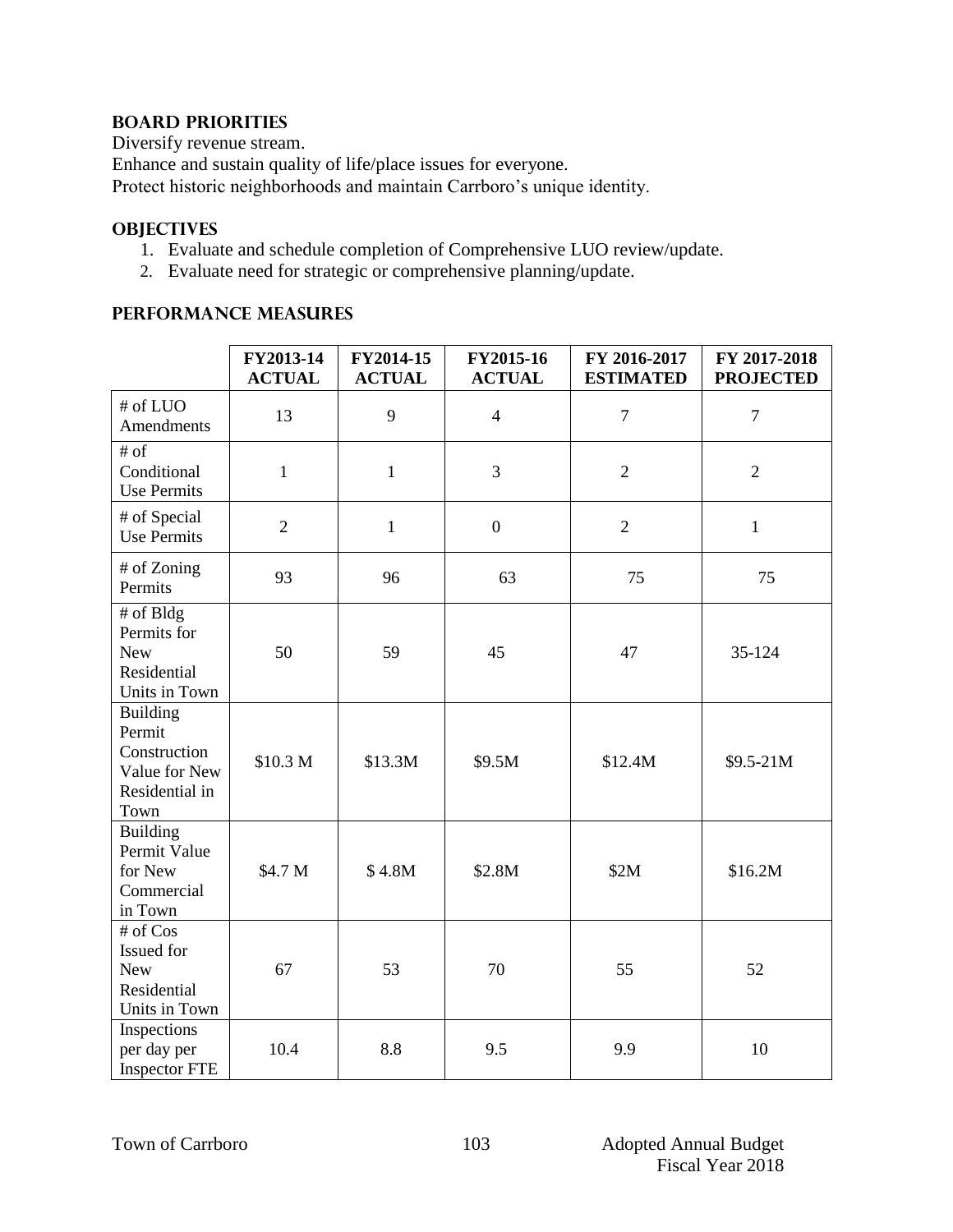#### **DEPARTMENT Budget summary**

|                  | 2015-16<br><b>ACTUAL</b> | 2016-17<br><b>ADOPTED</b><br><b>BUDGET</b> | 2017-18<br><b>ADOPTED</b><br><b>BUDGET</b> | <b>PCT</b><br><b>CHANGE</b> |
|------------------|--------------------------|--------------------------------------------|--------------------------------------------|-----------------------------|
| <b>PERSONNEL</b> | 1,101,855                | 1,123,016                                  | 1,222,430                                  | 9%                          |
| <b>OPERATING</b> | 232,044                  | 261,865                                    | 254.334                                    | $-3\%$                      |
| <b>TOTAL</b>     | \$1,333,900              | \$1,384,881                                | \$1,476,764                                | 7%                          |

#### **CHANGES IN BUDGET from PRIOR YEAR ADOPTED BUDGET**

Personnel increased with the addition of a planner position. Operations decreased slightly with a decrease in contractual services.

# *Division Level Summaries*

| <b>SUPERVISION</b> |                          |                                            |                                               |                             |
|--------------------|--------------------------|--------------------------------------------|-----------------------------------------------|-----------------------------|
|                    | 2015-16<br><b>ACTUAL</b> | 2016-17<br><b>ADOPTED</b><br><b>BUDGET</b> | FY 2017-18<br><b>ADOPTED</b><br><b>BUDGET</b> | <b>PCT</b><br><b>CHANGE</b> |
| <b>PERSONNEL</b>   | 517.491                  | 536.395                                    | 625,379                                       | 17%                         |
| <b>OPERATING</b>   | 220,309                  | 240,815                                    | 232,684                                       | $-3\%$                      |
| <b>TOTAL</b>       | \$737.800                | \$777.210                                  | \$858,063                                     | <b>10%</b>                  |

#### **changes in budget from prior year adopted budget**

The change in personnel reflects the addition of a Planner position. Operations decreased due to a decrease in departmental supplies.